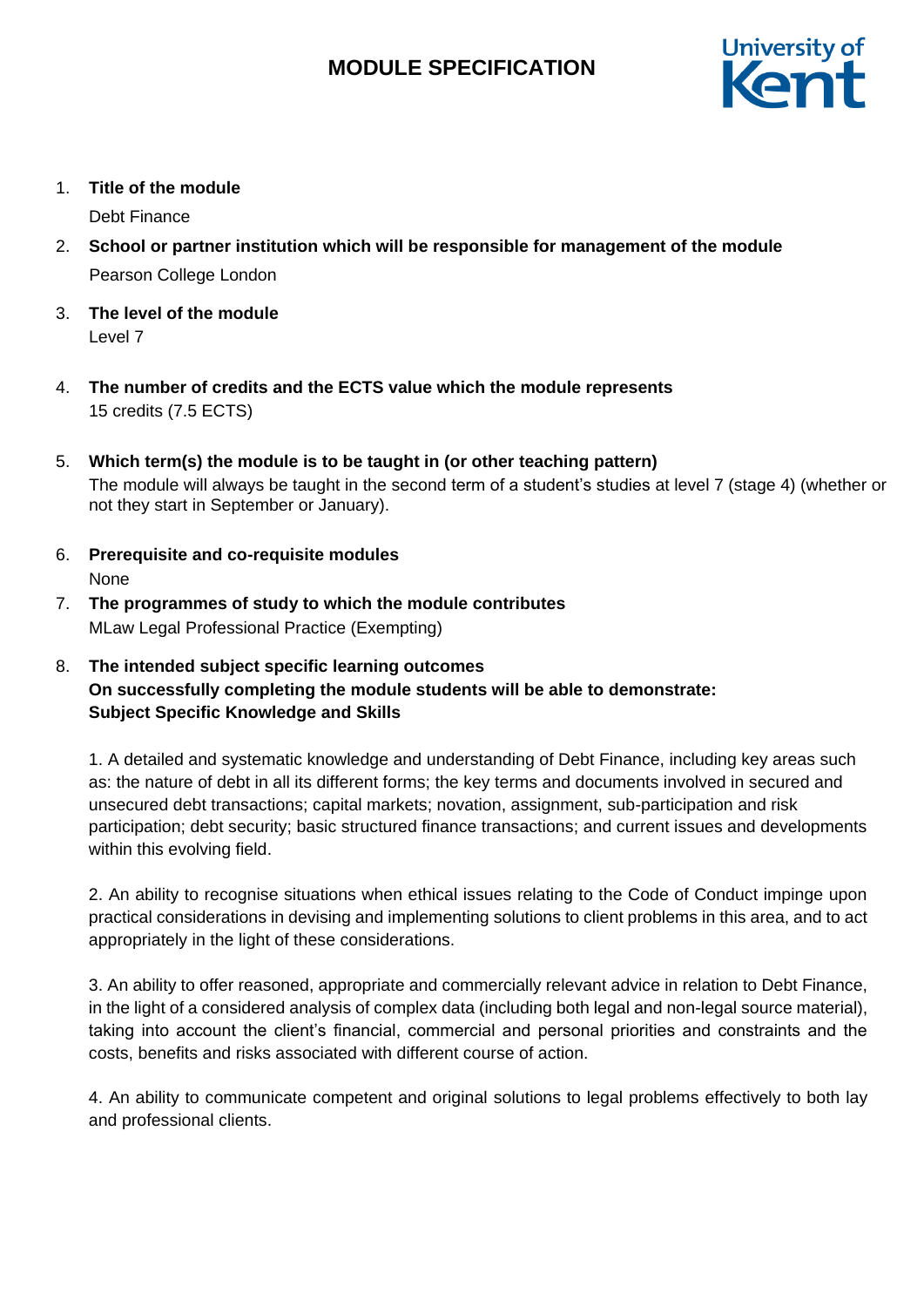

5. An ability to deal with complex client issues systematically and creatively in order to progress a transaction from the outset up to and including post completion matters.

#### **General Transferable Skills**

1. An ability to act autonomously in researching and devising solutions to complex client problems, having appraised the client's requirements and identified their goals and objectives at the outset, whilst recognising when further guidance, information or supervision is required.

#### 9. **A synopsis of the curriculum**

This module introduces students to the realities of advising a client in the context of debt finance using loans and bond issues. In doing so, it introduces them to the key concepts involved, developing the relevant practical knowledge alongside the ability to apply these concepts to commercial situations. Via a case study that assumes the students are in a corporate seat in a law firm and involved in a transaction from the outset, students will apply their knowledge to addressing their client's needs on a week by week basis. The aims are essentially threefold: 1) to develop students' understanding of debt finance; 2) to give practical, hands on experience in advising clients on the issues that occur in the negotiation of loan / bond documentation (including security and guarantees); and 3) to provide a grounding in basic practice that will inform students' future work and will relate to or complement a chosen career path (potentially in a corporate team or any other team that may provide corporate or transactional support).

#### 10. **Outline Syllabus**

In the course of studying this module, students will cover the following key areas:

- Introduction to debt finance
- The nature of debt
- Loan provisions
- Events of default
- Analysis a banking transaction, syndication and term sheet
- Representations, undertakings and margin protection
- Due diligence, conditions precedent and transaction structure
- Loan transfers
- Introduction to bonds, including parties and documentation
- Issuing and listing bonds
- Security and credit support; assets, priorities and risks
- Guarantees and debentures
- Structured finance and derivatives

#### 11. **Reading List (Indicative list, current at time of publication. Reading lists will be published annually)**

All textbooks and practitioner materials will be updated annually. Textbooks will be held in the latest edition and older editions will be withdrawn.

|                        | $\bullet$ | Title, author, publisher                                                                                  |
|------------------------|-----------|-----------------------------------------------------------------------------------------------------------|
| <b>Core Text</b>       |           | Public Companies and Equity Finance, Mavrikakis, Alexis, Legal Practice<br>Guides                         |
| Recommended<br>Reading |           | • HM Revenue & Customs website [Online]<br>https://www.gov.uk/government/organisations/hm-revenue-customs |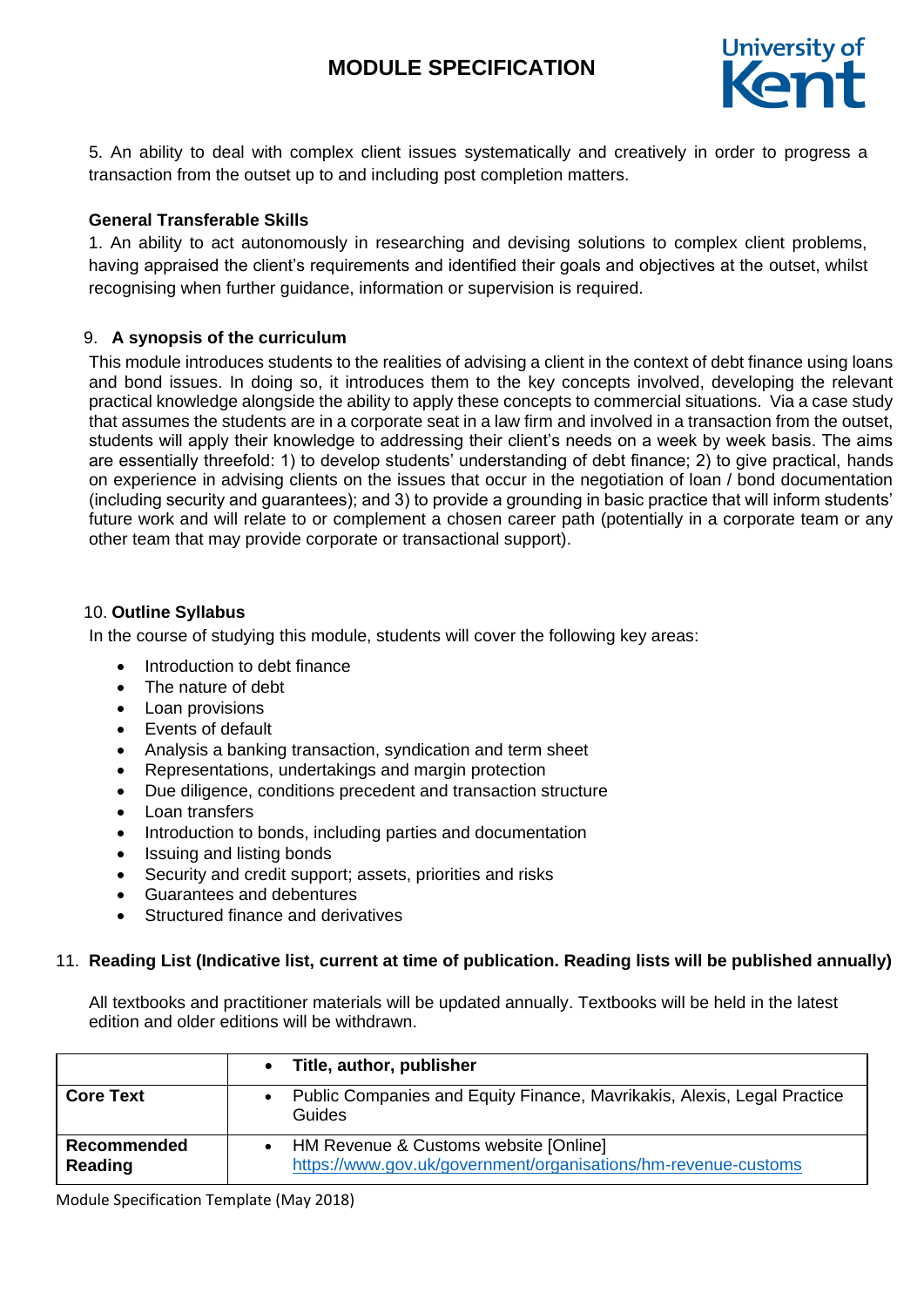

| Financial Conduct Authority website [Online] http://www.fca.org.uk/<br>Solicitors Regulation Authority website [Online]<br>https://www.sra.org.uk/home/home.page |
|------------------------------------------------------------------------------------------------------------------------------------------------------------------|
| Banking and Capital Markets, Adams, D, Legal Practice Guides                                                                                                     |

#### 12. **Learning and Teaching Methods, including the nature and number of contact hours and the total study hours which will be expected of students, and how these relate to achievement of the intended module learning outcomes**

Learning and teaching takes place through four key activities. These comprise a blend of technical skills training; guided tasks assisting in self-directed research and study; practical application in a commercial context; and consolidation. Conceptually, the aim of the learning and teaching method is to mirror as closely as possible a trainee's experience in the corporate department of a law firm.

### **Part A – Technical skills training**

The trainee is briefed in detail on the relevant legal area (this can take a variety of forms, including, for example: webinars; live and / or recorded lectures; and conference calls).

#### **Part B – Self-directed research/Guided tasks**

The supervising partner/client partner will guide the trainee via e-mails and/or recorded voicemails into the relevant areas that need to be researched.

This may include reading articles and practitioner texts, drafting documentation for the clients (to be explained to the client / negotiated / executed in Part C), answering various client questions for a board meeting, presenting to the board of the client etc.

### **Part C – Seminar**

The trainee will present their findings to the client and/or client partner/supervisor. New issues may arise from the presentation and / or further client information to change the dynamics of advice etc.

#### **Section D – Consolidation**

This may be in the form of independent reflection / online student discussion forum / associated tutor dialogue (e.g. via email) as students absorb the issues raised in the briefings and seminars through the consolidation process. The student will also be expected as part of consolidation to maintain an updated sale and purchase agreement reflecting the issues that arise as part of the transaction.

The module will aim to ensure the student has all of the applicable practical experience of working on a transaction by requiring drafting and amending of the relevant documentation at each stage.

| Activity                              | Notional Hours of Study                               |
|---------------------------------------|-------------------------------------------------------|
| Technical skills training             | 10                                                    |
| Self-directed research / guided tasks | 100 (including assessment preparation and completion) |
| <b>Seminars</b>                       | 20                                                    |
| Consolidation                         | 20                                                    |
| Total                                 | 150                                                   |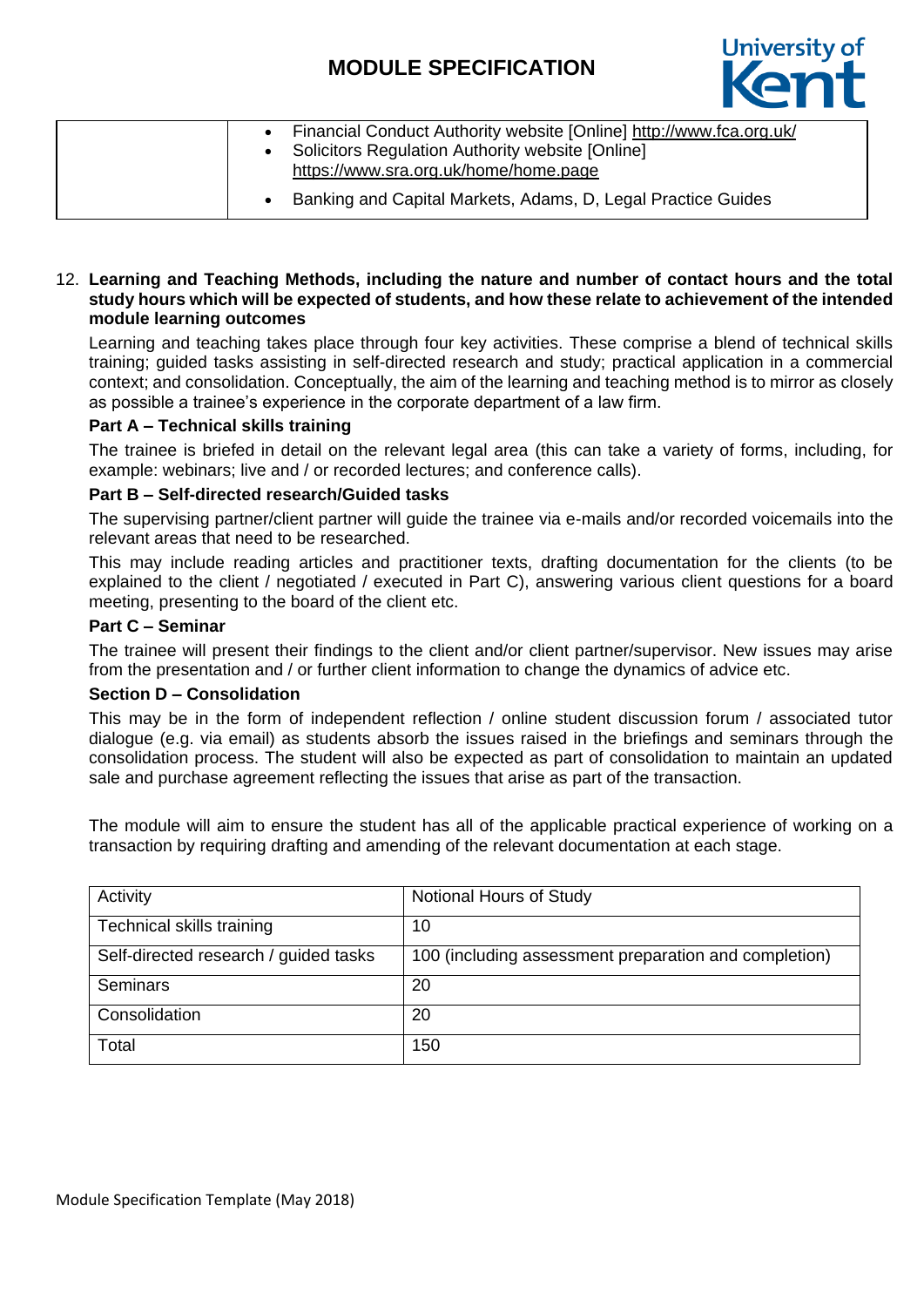

#### 13. 13.1 **Assessment methods and how these relate to testing achievement of the intended module learning outcomes**

This module will be assessed by a supervised assessment of three hours' duration, split into two parts:

Part A - an examination based on unseen questions set in a transactional context, in which students will be required to analyse various provided documents in order to advise a client or supervising partner accordingly (2 hours) (70%);

Part B – objective testing (1 hour) (30%).

Students will be required to attempt both parts of this assessment. Since the learning outcomes tested by each part overlap (see further detail below) an overall pass of 50% will be sufficient to pass the assessment.

#### **Rationale**

This methodology reflects two key objectives: firstly, and most importantly, to assess that the learning outcomes set out above have been achieved by the students in a way which complies with the Legal Practice Course Assessment Regulations. Secondly, to align our assessment regime with that proposed by the Solicitors Regulation Authority for the new Solicitors Qualifying Exam.

The proposed assessment methodology, combining a transaction based examination with objective testing we feel achieves both of these goals.

#### **13.2 Reassessment methods**

| <b>Module</b><br>learning<br>outcome        |                          | SS1 | SS<br>$\overline{2}$ | SS <sub>3</sub> | SS4 | SS <sub>5</sub> | <b>GTS</b> |
|---------------------------------------------|--------------------------|-----|----------------------|-----------------|-----|-----------------|------------|
| Learning/<br>teaching<br>method             | <b>Hours</b><br>allocate |     |                      |                 |     |                 |            |
| <b>Technical</b><br>skills training         | 10                       | X   | X                    | X               | X   | X               |            |
| Self-directed<br>research /<br>guided tasks | 100                      | X   | X                    | X               | X   | X               | X          |
| <b>Seminar</b>                              | 20                       | X   | $\mathsf{X}$         | X               | X   | X               | X          |
| <b>Consolidation</b>                        | 20                       | X   | X                    | X               | X   | X               | X          |
|                                             |                          |     |                      |                 |     |                 |            |

### 14. **Map of Module Learning Outcomes to Learning and Teaching Methods and methods of Assessment**

Module Specification Template (May 2018)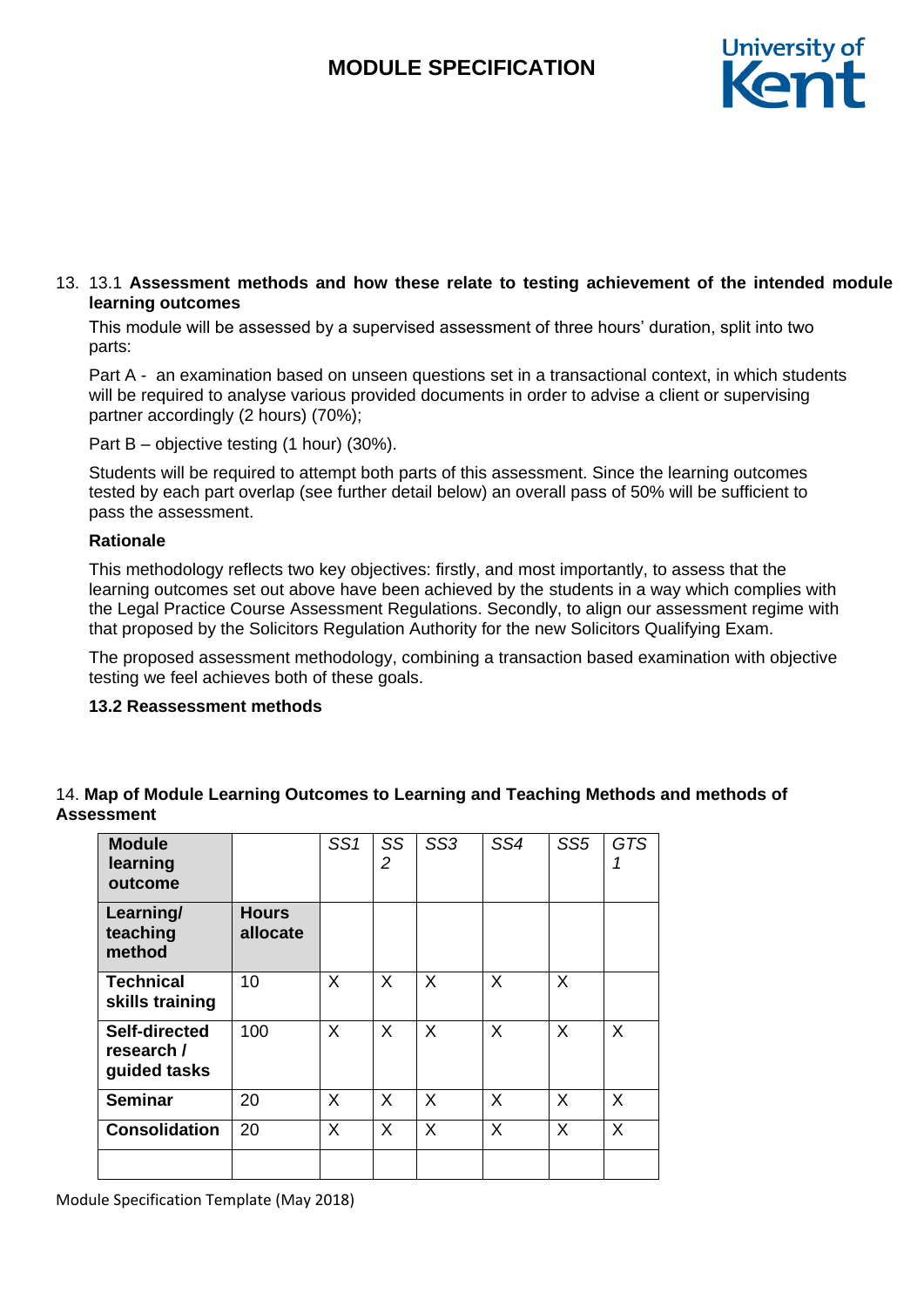

| <b>Assessment</b><br>method    |   |   |   |   |   |   |
|--------------------------------|---|---|---|---|---|---|
| Part A<br>Examination          | Χ | X | X | ◡ | Χ | ◡ |
| Part B<br>Objective<br>testing |   | Х |   |   |   |   |

#### 15. **Inclusive Module design**

The Collaborative Partner recognises and has embedded the expectations of current disability equality legislation, and supports students with a declared disability or special educational need in its teaching. Within this module we will make reasonable adjustments wherever necessary, including additional or substitute materials, teaching modes or assessment methods for students who have declared and discussed their learning support needs. Arrangements for students with declared disabilities will be made on an individual basis, in consultation with the Collaborative Partner's disability/dyslexia support service, and specialist support will be provided where needed.

### 16 **Centre where module will be delivered:**

Pearson College London

### 17 **Internationalisation**

All the modules on the MLaw/LLB programme incorporate an international dimension wherever and whenever appropriate. This includes specific areas, such as EU statutory provisions in Contract and Employment Law and Human Right issues in Constitutional and Criminal Law, alongside an all pervasive discussion of the affects of international law on English Law as a whole. In addition to the formal incorporation of international jurisprudence within the programme, the students are actively encouraged to participate in the numerous opportunities the College offers involving comparative analysis within the business world including: guest speakers, industry workshops, alumni events, etc. Specifically, the MLaw/LLB programme provides a number of opportunities for all law students to participate in educational visits to various international institutions within the legal environment including the EU (in Strasbourg, Brussels and Luxembourg), the International Court of Justice in the Hague and and the Nuremberg Trials Court House. These trips are heavily subsidised by the college to ensure affordability and maximum participation.

#### 18 **Partner College/ Validated Institution**

Pearson Business School, part of Pearson College London

19 **University School responsible for the programme:** Kent Law School

#### **FACULTIES SUPPORT OFFICE USE ONLY**

**Revision record – all revisions must be recorded in the grid and full details of the change retained in the appropriate committee records.**

Module Specification Template (May 2018)